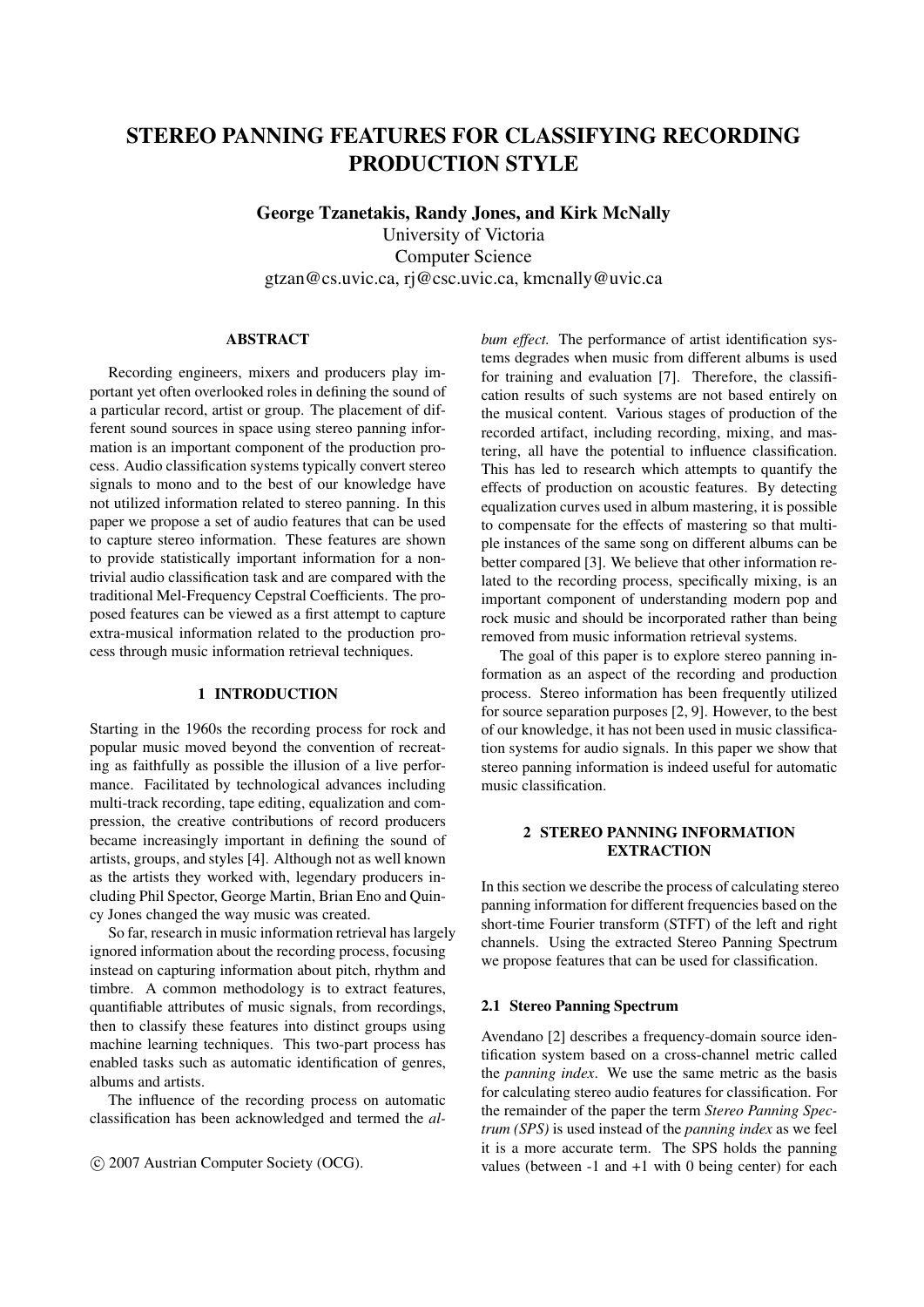frequency bin.

The derivation of the SPS assumes a simplified model of the stereo signal. In this model each sound source is recorded individually and then mixed into a single stereo signal by amplitude panning. Stereo reverberation is then added artificially to the mix. The basic idea behind the SPS is to compare the left and right signals in the timefrequency plane to derive a two-dimensional map that identifies the different panning gains associated with each timefrequency bin. By selecting time-frequency bins with similar panning values it is possible to separate particular sound sources [2]. In this paper we utilize the SPS directly as the basis for extracting statistical features without attempting any form of source separation. Our SPS definition directly follows Avendano [2].

If we denote the STFT of the left, right signals  $x_l(t)$ ,  $x_r(t)$ for a particular analysis window as  $X_l(k)$ ,  $X_r(k)$ , where k is the frequency index we can define the following similarity measure:

$$
\psi(k) = 2 * \frac{|X_l(k)X_r^*(k)|}{|X_l(k)|^2 + |X_r(k)|^2} \tag{1}
$$

where \* denotes complex conjugation. For a single amplitude panned source this similarity function will have a value proportional to the panning coefficient  $\alpha$  in those time frequency regions where the source has energy. More specifically if we assume the sinusoidal energy-preserving panning law:  $a_r = \sqrt{1 - a_l^2}$  then:

$$
\psi(k) = 2\alpha\sqrt{1 - \alpha^2} \tag{2}
$$

If the source is panned to the center (i.e  $\alpha = 0.7071$ ) then the function will attain its maximum value of 1, and if the source is completely panned to either side the function will attain its minimum value of zero. The ambiguity with regards to the later direction of the source can be resolved using the partial similarity measures:

$$
\psi_l = \frac{|X_l(k)X_r^*(k)|}{|X_l(k)|^2}, \psi_r = \frac{|X_r(k)X_l^*(k)|}{|X_r(k)|^2} \qquad (3)
$$

and their difference:

$$
\Delta(k) = \psi_l - \psi_r \tag{4}
$$

where positive values of  $\Delta(k)$  correspond to signals panned towards the left and negative values correspond to signals panned to the right. Thus we can define the following ambiguity-resolving function:

$$
\hat{\Delta}(k) = \begin{cases}\n+1, & \text{if } \Delta(k) > 0 \\
0, & \text{if } \Delta(k) = 0 \\
-1, & \text{if } \Delta(k) < 0\n\end{cases}
$$
\n(5)

Shifting and multiplying the similarity function by  $\hat{\Delta}(k)$ we obtain the Stereo Panning Spectrum (or panning index) as:

$$
SPS(k) = [1 - \psi(k)] * \hat{\Delta}(k)
$$
 (6)



Figure 1. *Stereo Panning Spectrum of "Hell's Bells" by ACDC (approximately 28 seconds).*



Figure 2. *Stereo Panning Spectrum of "Supervixen" by Garbage (approximately 28 seconds)*

Figure 1 shows a visualization of the Stereo Panning Spectrum for the song "Hell's Bells" by ACDC. The visualization is similar to a Spectrogram with the X-axis corresponding to time, measured in number of analysis frames, and the Y-axis corresponding to frequency bin. No panning is represented by gray, full left panning by black and full right panning by white. The songs starts with four bell sounds that alternate between slight panning to the left and to the right, visible as changes in grey intensity. Near the end of the first 28 seconds a strong electric guitar enters on the right channel, visible as white. Figure 2 shows a visualization of the SPS for the song "Supervixen" by Garbage. Several interesting stereo manipulations can be observed in the figure and heard when listening to the song. The song starts with all instruments centered for a brief period and then moves them to the left and right creating an explosion like effect. Most of the sound of a fast repetitive hi-hat is panned to the right (the wide dark bar over the narrow horizontal white bar) with a small part of it panned to the left (the narrow horizontal white bar). Near the end of the first 28 seconds the voice enters with the a crash cymbal panned to the left, visible as the large black area.

## 2.2 Stereo Panning Spectrum Features

In this section we describe a set of features that summarize the information contained in the Stereo Panning Spectrum. The main idea is to capture the amount of panning in different frequency bands as well as how it changes over time. We define the Panning Root Mean Square for a par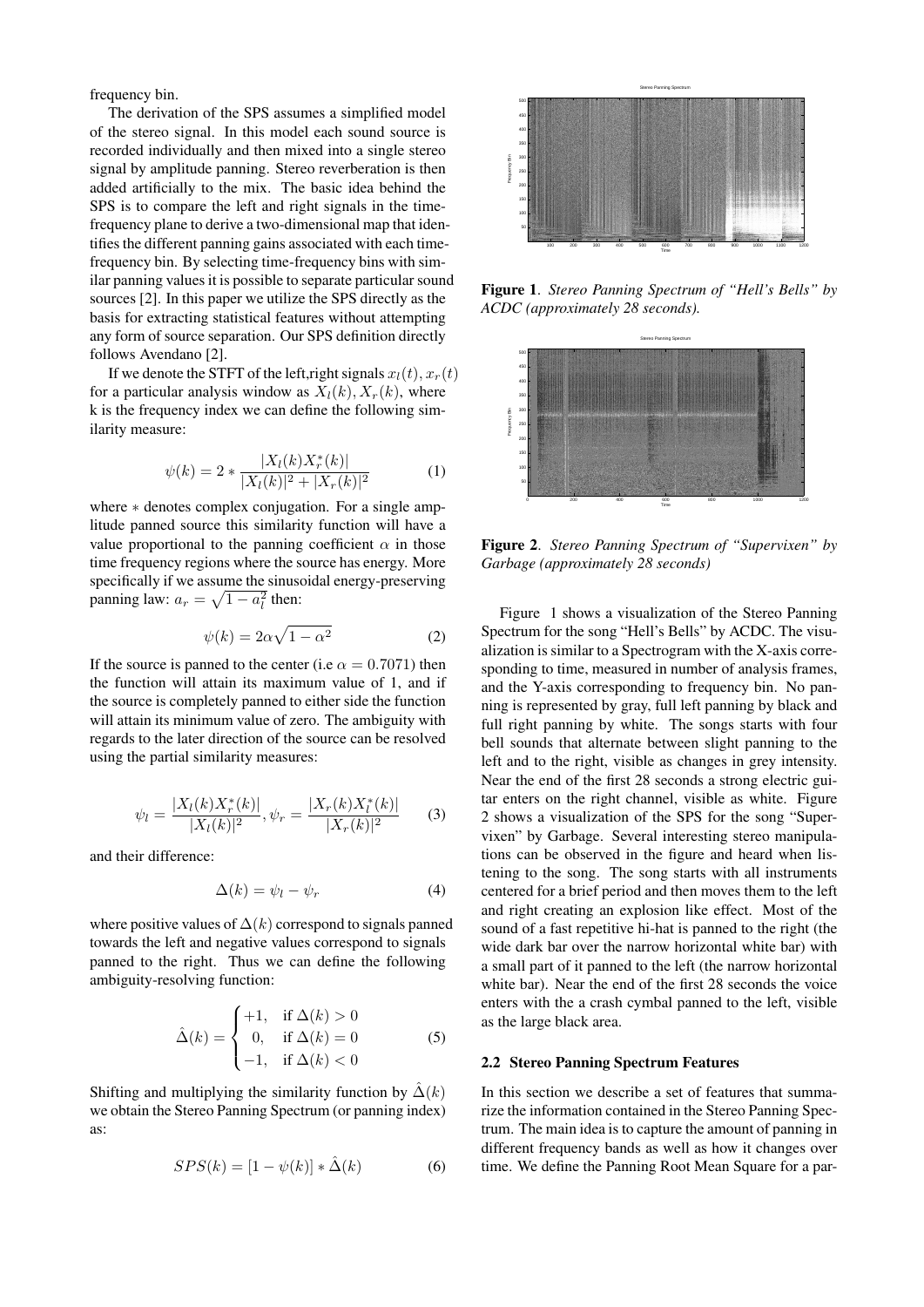ticular frequency band as:

$$
P_{l,h} = \sqrt{\frac{1}{h-l} \sum_{k=l}^{h} [SPS(k)]^2}
$$
 (7)

where  $l$  is the lower frequency of the band,  $h$  is the high frequency of the band, and  $N$  is the number of frequency bins. By using RMS we only consider the amount of panning without taking into account whether it is to the left or right. We consider the following 4-dimensional feature vector corresponding to an analysis window t:

$$
\Phi(t) = [P_{total}(t), P_{low}(t), P_{medium}(t), P_{high}(t)]
$$
 (8)

The PRMS values correspond to overall panning (0–22050 Hz), and panning for low (0–250 Hz), medium (250–2500 Hz) and high frequencies (2500–22050 Hz) respectively.

To capture the dynamics of panning information we compute a running mean and standard deviation over the past M frames:

$$
m\Phi(t) = mean[\Phi(t - M + 1), \dots, \Phi(t)]
$$
 (9)

$$
s\Phi(t) = std[\Phi(t - M + 1), \dots, \Phi(t)] \tag{10}
$$

This results in a 8-dimensional feature vector at the same rate as the original 4-dimensional feature vector. For the experiments described in the next section M is set to 40 corresponding to approximately 0.5 seconds. To avoid any duration effects on classification we only consider approximately the first 30 seconds of each track, resulting in a sequence of 1000 8-dimensional feature vectors for each track. The tracks are stereo, 16-bit, 44100 Hz sampling rate audio files and the STFT window size is set to 1024 samples. The sequence of feature vectors is collapsed to a single feature vector representing the entire track by taking again the mean and standard deviation across the first 30 seconds resulting in the final 16-dimensional feature vector for each track.

#### 3 EXPERIMENTS

In order to evaluate the effectiveness of the proposed features we considered two non-trivial tasks. As a sidenote, using the proposed features it is trivial (although quite useful) to detect mono recordings directly converted to stereo without remastering.

The first classification task we consider is distinguishing two collections of rock music, one from the 1960s and another from the 1990s. In genre terms, these can be loosely categorized as 'garage' and 'grunge.' Both of these styles would be classified to the top-level genre of rock. To isolate the effects of recording production, we only included albums which had as their main instrumentation the standard rock ensemble of electric guitar, electric bass, drums and vocals. Albums with an excess of keyboards or experimental studio techniques, late 1960s Beatles for example, were excluded. We used 227 tracks from the 1960s and 176 tracks from the 1990s. Example

| Garage/Grunge | ZeroR | NBC. | <b>SMO</b> | J48  |
|---------------|-------|------|------------|------|
| <b>SPSF</b>   | 56.4  | 77.2 | 81         | 84.2 |
| <b>SMFCC</b>  | 56.4  | 74.6 | 76.7       | 71.6 |
| SPSF+SMFCC    | 56.4  | 82.7 | 83.7       | 83.2 |

Table 1. Classification accuracies for Garage/Grunge

| Acoustic/Electric | ZeroR | NBC. | <b>SMO</b> | J48  |
|-------------------|-------|------|------------|------|
| <b>SPSF</b>       | 51.3  | 99.4 | -99.7      | 99.1 |
| <b>SMFCC</b>      | 51.3  | 71.8 | 794        | 68.4 |
| SPSF+SMFCC        | 51.3  | 98.5 | 99.        | 99.1 |

Table 2. Classification accuracies for Acoustic/Electric Jazz

'garage' groups include The Byrds, The Kinks and Buddy Holly. Example 'grunge' groups include Nirvana, Pearl Jam and Radiohead.

The second classification task we consider is distinguishing electric jazz from acoustic jazz. Both of these styles would be classified to the top-level genre of jazz. Acoustic jazz tends to have relatively pronounced panning of the solo instruments (saxophone and trumpet) that doesn't vary over time. We used 175 electric jazz tracks and 184 acoustic jazz tracks. Example electric jazz groups include: Weather Report, Return to Forever, Medeski, Martin and Wood, and Mahavishnu Orchestra. Example acoustic jazz groups led by artists include: Miles Davis, John Coltrane, Lee Morgan and Branford Marsalis.

Tables 1, 2 show the classification accuracy results for the Stereo Panning Spectrum Features and compares them with the results obtained from stereo Mel-Frequency Cepstrum Coefficients (MFCC) (basically the MFCC of the left and right channels concatenated) as well as their combination for the two tasks. MFCCs are the most common feature front-end for evaluating timbral similarity [1]. The accuracies are in percentages and are computed using stratified 10-fold cross-validation. The ZeroR classifier is a simple baseline, NBS corresponds to a simple Naive Bayes classifier, SMO corresponds to a linear Support Vector Machine trained with Sequential Minimal Optimization and J48 is a decision tree. More information about these representative classifiers can be found in [8] or any pattern recognition textbook. As can be seen the Stereo Panning Spectrum Features (SPSF) perform well and for the acoustic vs electric jazz task achieve almost perfect classification. As a sidenote the classification accuracy of mono MFCC were almost identical to the stereo MFCC therefore were not included in the Tables.

It is important to note that the proposed features only capture stereo information and are not influenced by any spectral content or amplitude dynamics. For example applying any amplitude changes to both channels doesn't change their values and the spectrum could be completely altered without changing the features as long as the changes are proportional to the panning coefficients.